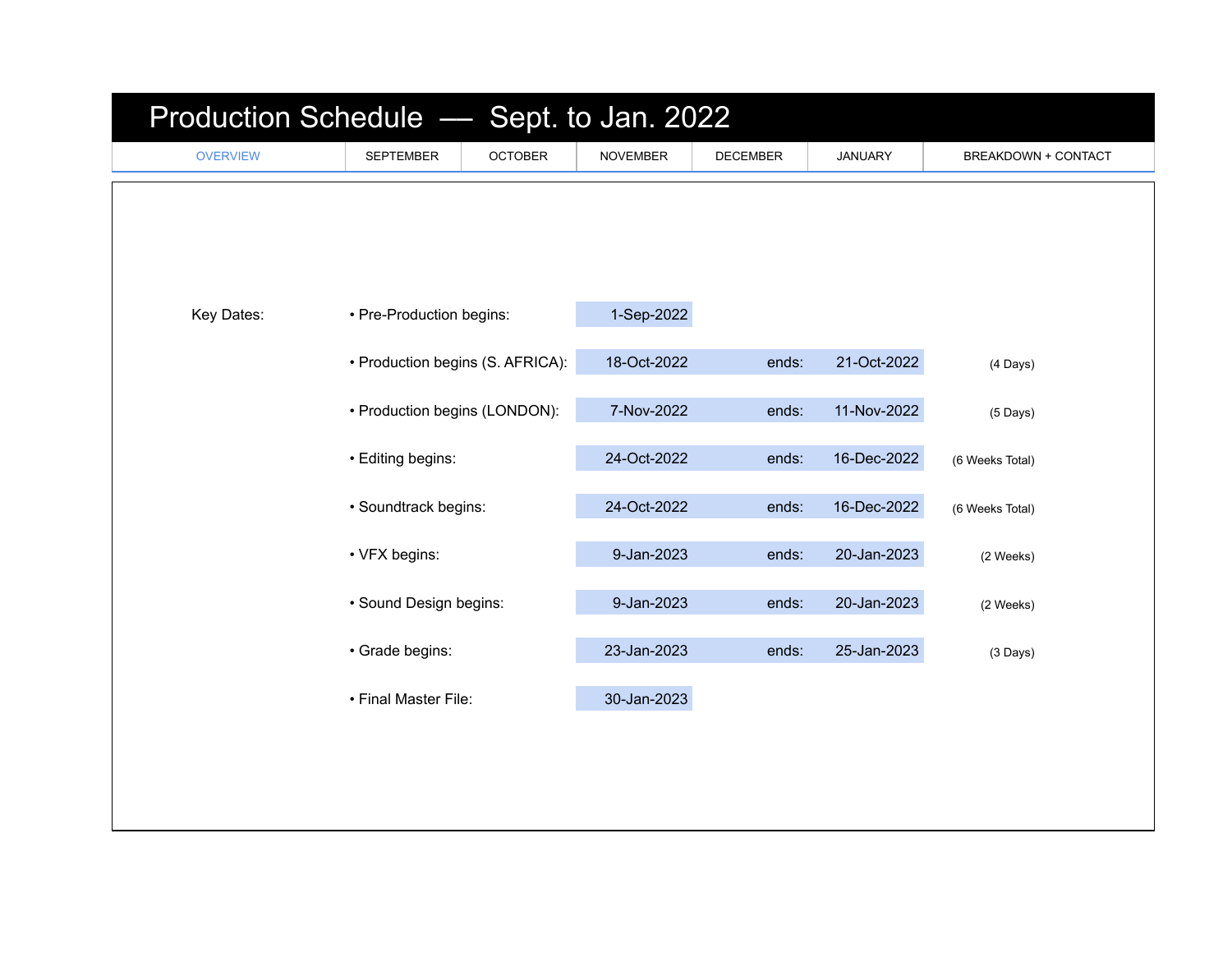| Production Schedule - Sept. to Jan. 2022 |                                                                                   |                                                                                                    |                                                                                                          |                                                               |                                                                                  |                            |     |  |
|------------------------------------------|-----------------------------------------------------------------------------------|----------------------------------------------------------------------------------------------------|----------------------------------------------------------------------------------------------------------|---------------------------------------------------------------|----------------------------------------------------------------------------------|----------------------------|-----|--|
| <b>OVERVIEW</b>                          | <b>SEPTEMBER</b>                                                                  | <b>OCTOBER</b>                                                                                     | <b>NOVEMBER</b>                                                                                          | <b>DECEMBER</b>                                               | <b>JANUARY</b>                                                                   | <b>BREAKDOWN + CONTACT</b> |     |  |
| <b>SEPTEMBER</b>                         | Mon                                                                               | Tue                                                                                                | Wed                                                                                                      | Thu                                                           | Fri                                                                              | Sat                        | Sun |  |
| Pre - Production                         |                                                                                   |                                                                                                    |                                                                                                          | <b>Production Meeting</b>                                     | $\overline{2}$<br><b>Production Meeting</b><br>with every Head<br>of Departments | 3                          | 4   |  |
|                                          | 5<br><b>Production Meeting</b><br>Start Casting in<br>Johannesburg<br>(Virtually) | 6<br><b>Production Meeting</b><br><b>Start Location</b><br>Scout in<br>Johannesburg<br>(Virtually) | 7<br><b>Location Scout</b><br>(Twickenham.<br>London)                                                    | 8<br><b>Production Meeting</b><br>Casting in<br>Johannesburg  | 9<br><b>Production Meeting</b><br>Casting / Meeting<br>with IAG<br>(London)      | 10                         | 11  |  |
|                                          | 12<br><b>Production Meeting</b><br>Casting in<br>Johannesburg                     | 13<br><b>Production Meeting</b><br>Location<br>scout in<br>Johannesburg                            | 14<br><b>Location Scout</b><br>(Twickenham)<br><b>Production Design</b><br>Meeting                       | 15<br><b>Production Meeting</b><br>Costume Design<br>Meeting  | 16<br><b>Casting Session</b><br>(London)<br>Casting in<br>Johannesburg           | 17                         | 18  |  |
|                                          | 19<br><b>Production Meeting</b><br>Casting in<br>Johannesburg                     | 20<br><b>Production Meeting</b><br>Location<br>scout in<br>Johannesburg                            | 21<br><b>Location Scout</b><br>(Twickenham)<br>Production and<br>Costume Design<br>Meeting               | 22<br><b>Production Meeting</b><br>Casting in<br>Johannesburg | 23<br><b>Casting Session</b><br>(London)<br>Casting in<br>Johannesburg           | 24                         | 25  |  |
|                                          | 26<br><b>Production Meeting</b><br>Casting in<br>Johannesburg                     | 27<br><b>Production Meeting</b><br>Location<br>scout in<br>Johannesburg                            | 28<br><b>Location Scout</b><br><b>LDN LOCATIONS</b><br><b>LOCKED</b><br>Prod / Costume<br>Design Meeting | 29<br><b>Production Meeting</b><br>Casting in<br>Johannesburg | 30<br><b>Casting Session</b><br><b>LONDON CAST</b><br><b>LOCKED</b>              |                            |     |  |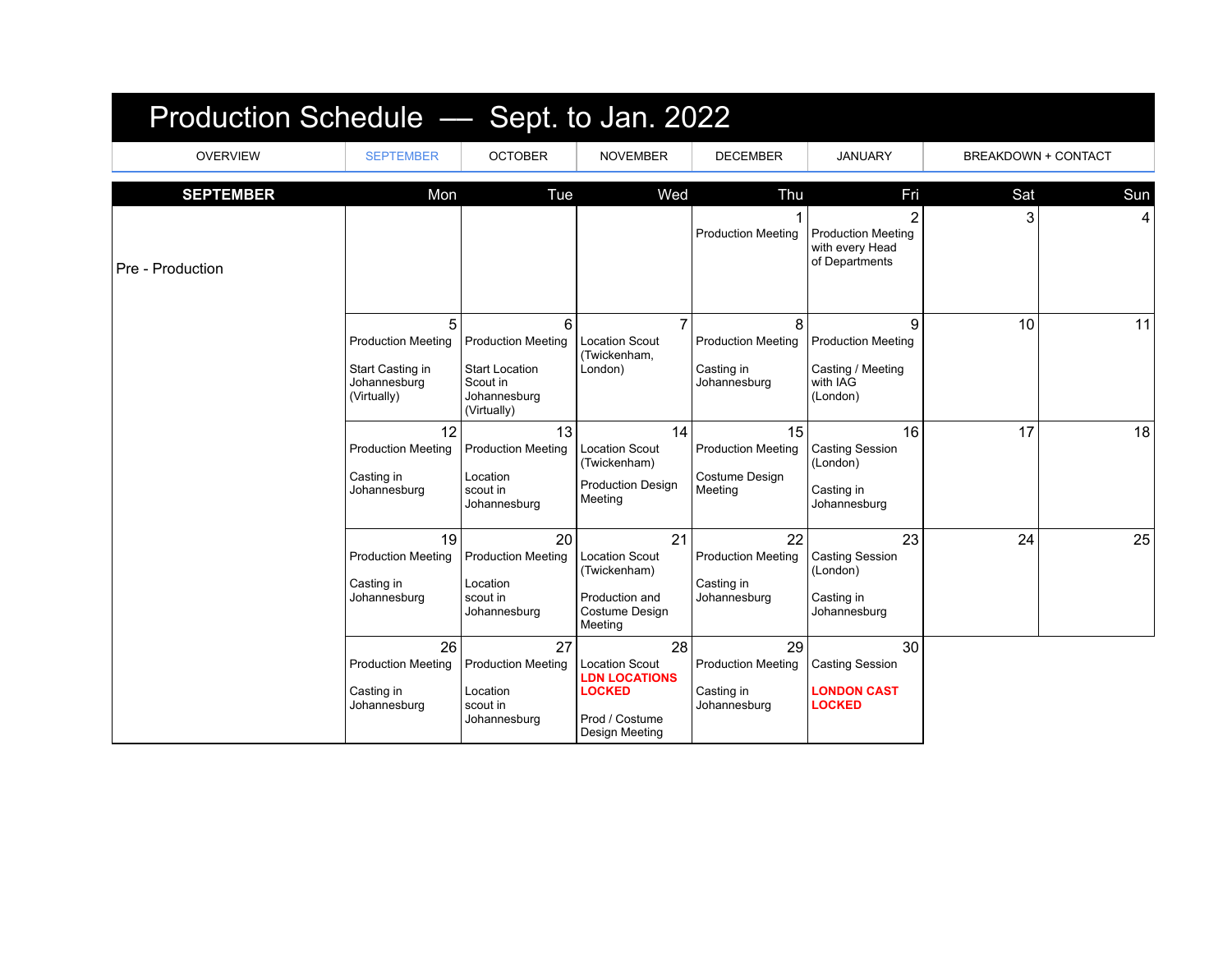| Production Schedule - Sept. to Jan. 2022                        |                                                                                                       |                                                                   |                                                                                             |                                                                     |                                                                                                                        |                                                                |                                        |  |
|-----------------------------------------------------------------|-------------------------------------------------------------------------------------------------------|-------------------------------------------------------------------|---------------------------------------------------------------------------------------------|---------------------------------------------------------------------|------------------------------------------------------------------------------------------------------------------------|----------------------------------------------------------------|----------------------------------------|--|
| <b>OVERVIEW</b>                                                 | <b>SEPTEMBER</b>                                                                                      | <b>OCTOBER</b>                                                    | <b>NOVEMBER</b>                                                                             | <b>DECEMBER</b>                                                     | <b>JANUARY</b>                                                                                                         |                                                                | BREAKDOWN + CONTACT                    |  |
| <b>OCTOBER</b>                                                  | Mon                                                                                                   | Tue                                                               | Wed                                                                                         | Thu                                                                 | Fri                                                                                                                    | Sat                                                            | Sun                                    |  |
| Pre - Producion<br>Production (South Africa)<br>Post-Production | <b>Production Meeting</b><br>Casting in<br>Johannesburg                                               | <b>Production Meeting</b><br>Location<br>scout in<br>Johannesburg | <b>Location Scout</b><br><b>LDN LOCATIONS</b><br>LOCKED<br>Prod / Costume<br>Design Meeting | <b>Production Meeting</b><br>Casting in<br>Johannesburg             | Casting Session<br><b>LONDON CAST</b><br>LOCKED                                                                        |                                                                |                                        |  |
|                                                                 | 3<br><b>Production Meeting</b><br>Casting in<br>Johannesburg                                          | 4<br>Location<br>Scouting in<br>Johannesburg                      | 5<br><b>Production Meeting</b><br>Casting in<br>Johannesburg                                | 6<br>Location<br>Scouting in<br>Johannesburg                        | $\overline{7}$<br><b>Final Production</b><br><b>Meeting before</b><br>flying to SA<br>Prod / Costume<br>Design Meeting | 8                                                              | 9<br>Fly to Johannes-<br>burg, SA      |  |
|                                                                 | 10<br><b>Production Meeting</b><br>w Service Comp.<br><b>Casting Session</b><br><b>Location Scout</b> | 11<br><b>Location Scout</b><br>Casting                            | 12<br><b>Location Scout</b><br>Casting<br>Prod / Costume<br>Design Meeting                  | 13<br>Location Scout<br>Casting<br>Prod / Costume<br>Design Meeting | 14<br><b>Location Scout</b><br><b>LOC. LOCKED</b><br>Casting<br><b>CAST LOCKED</b><br>(JOHANNESBURG)                   | 15<br>First Recce w<br>Heads of Dept.<br><b>Rehearsal Cast</b> | 16<br>Second Recce w<br>Heads of Dept. |  |
|                                                                 | 17<br><b>Rehearsal Cast</b><br>Final Prod. Meet.                                                      | 18<br>Production Day 2<br>Soweto, SA                              | 19<br>Production Day 3<br>Soweto, SA                                                        | 20<br>Production Day 4<br>Soweto, SA                                | 21<br>Production Day 1<br>Airport                                                                                      | 22<br>Pick Up Shoot Day<br>with our own gear                   | 23<br>Fly to London, UK                |  |
|                                                                 | 24<br>Edit Week 1<br>Soundtrack Week 1                                                                | 25<br>Edit Week 1<br>Soundtrack Week 1                            | 26<br>Edit Week 1<br>Soundtrack Week 1                                                      | 27<br>Edit Week 1<br>Soundtrack Week 1                              | 28<br>Edit Week 1<br>Soundtrack Week 1<br><b>SA Sequence</b><br><b>ASSEMBLY LOCKED</b>                                 | 29                                                             | 30                                     |  |
|                                                                 | 31<br><b>Production Meeting</b><br><b>Rehearsal Cast</b>                                              |                                                                   |                                                                                             |                                                                     |                                                                                                                        |                                                                |                                        |  |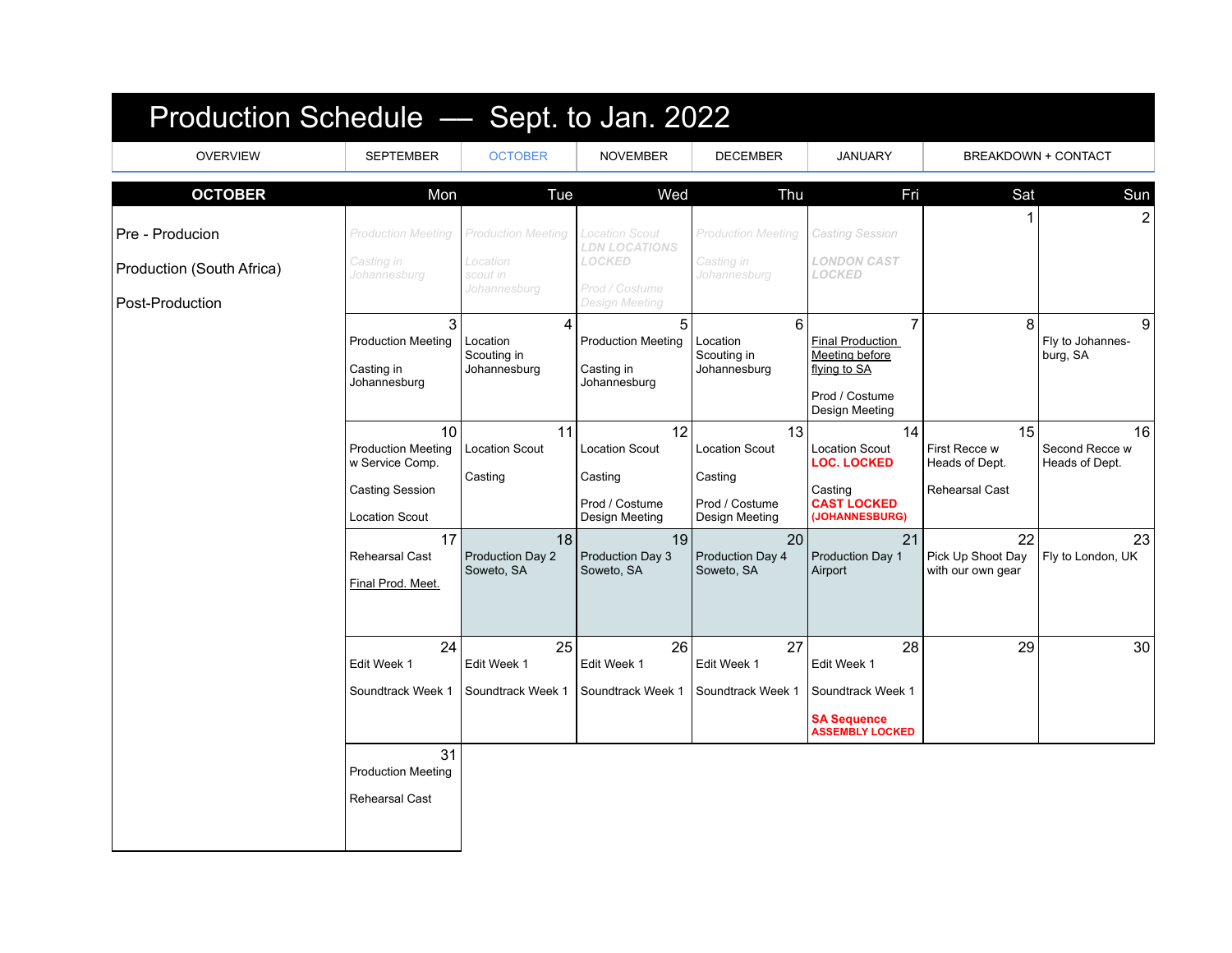| Production Schedule - Sept. to Jan. 2022 |                                                         |                                        |                                                         |                                          |                                                        |                                 |                                         |  |
|------------------------------------------|---------------------------------------------------------|----------------------------------------|---------------------------------------------------------|------------------------------------------|--------------------------------------------------------|---------------------------------|-----------------------------------------|--|
| <b>OVERVIEW</b>                          | <b>SEPTEMBER</b>                                        | <b>OCTOBER</b>                         | <b>NOVEMBER</b>                                         | <b>DECEMBER</b>                          | <b>JANUARY</b>                                         | <b>BREAKDOWN + CONTACT</b>      |                                         |  |
| <b>NOVEMBER</b>                          | Mon                                                     | Tue                                    | Wed                                                     | Thu                                      | Fri                                                    | Sat                             | Sun                                     |  |
| Production (London)<br>Post - Production | <b>Production Meeting</b><br>Rehearsal Cast             | First Recce with<br>Heads of Dept.     | 2<br><b>Production Meeting</b><br><b>Rehearsal Cast</b> | 3<br>Second Recce with<br>Heads of Dept. | 4<br><b>Producion Meeting</b><br><b>Rehearsal Cast</b> | 5<br><b>Production Meeting</b>  | 6<br><b>Final Production</b><br>Meeting |  |
|                                          | $\overline{7}$<br><b>Production Day 1</b><br>London, UK | 8<br>Production Day 2<br>London, UK    | 9<br>Production Day 3<br>London, UK                     | 10<br><b>Studio Shoot</b>                | 11<br>News Room Shoot                                  | 12<br><b>Production Meeting</b> | 13                                      |  |
|                                          | 14<br>Edit Week 2<br>Soundtrack Week 2                  | 15<br>Edit Week 2<br>Soundtrack Week 2 | 16<br>Edit Week 2<br>Soundtrack Week 2                  | 17<br>Edit Week 2<br>Soundtrack Week 2   | 18<br>Edit Week 2<br>Soundtrack Week 2                 | 19                              | 20                                      |  |
|                                          | 21<br>Edit Week 3<br>Soundtrack Week 3                  | 22<br>Edit Week 3<br>Soundtrack Week 3 | 23<br>Edit Week 3<br>Soundtrack Week 3                  | 24<br>Edit Week 3<br>Soundtrack Week 3   | 25<br>Edit Week 3<br>Soundtrack Week 3                 | 26                              | 27                                      |  |
|                                          | 28<br>Edit Week 4<br>Soundtrack Week 4                  | 29<br>Edit Week 4<br>Soundtrack Week 4 | 30<br>Edit Week 4<br>Soundtrack Week 4                  |                                          |                                                        |                                 |                                         |  |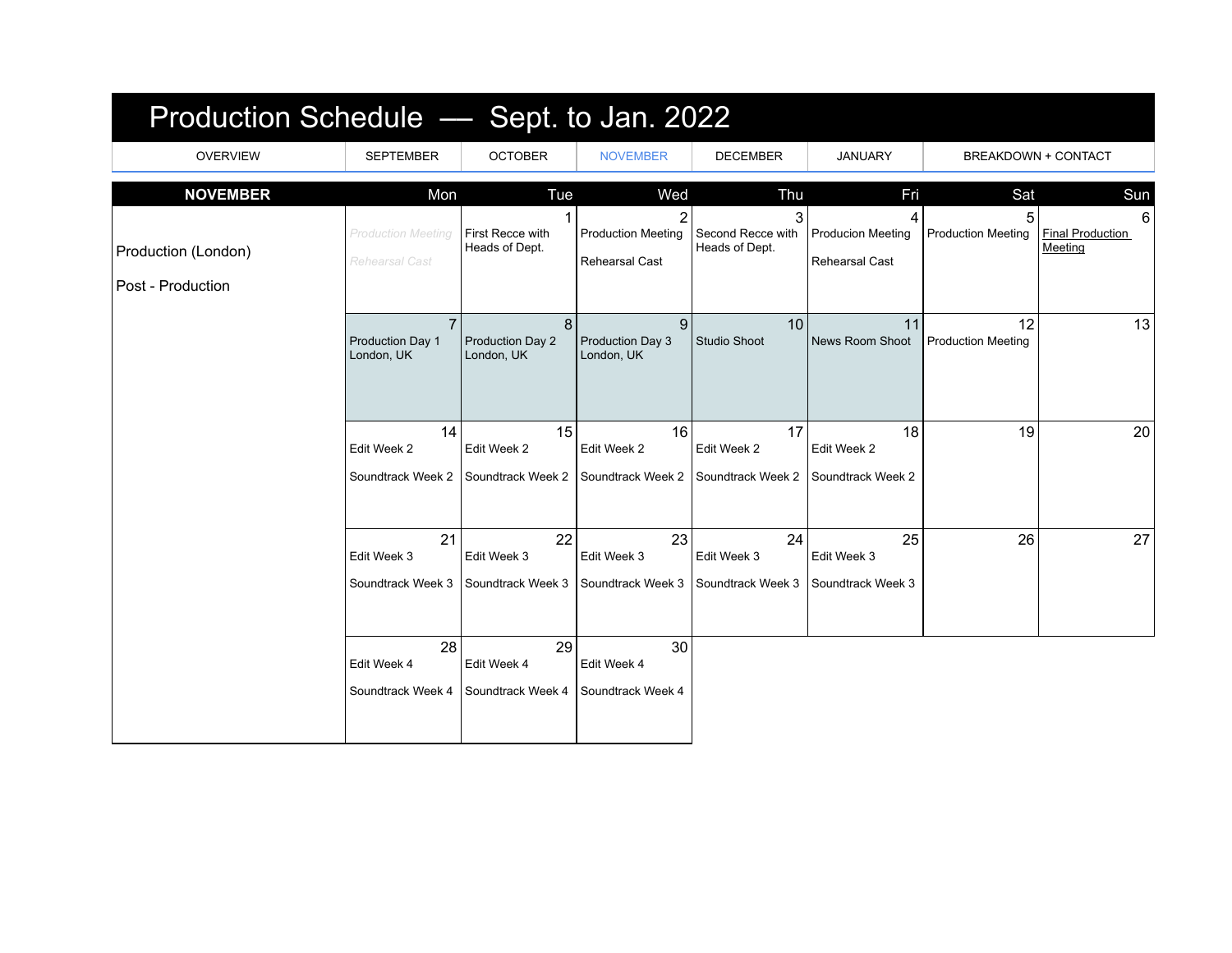| Production Schedule - Sept. to Jan. 2022 |                                        |                                        |                                                    |                                        |                                                                                                    |                                 |     |  |  |
|------------------------------------------|----------------------------------------|----------------------------------------|----------------------------------------------------|----------------------------------------|----------------------------------------------------------------------------------------------------|---------------------------------|-----|--|--|
| <b>OVERVIEW</b>                          | <b>SEPTEMBER</b>                       | <b>OCTOBER</b>                         | <b>NOVEMBER</b>                                    | <b>DECEMBER</b>                        | <b>JANUARY</b>                                                                                     | <b>BREAKDOWN + CONTACT</b>      |     |  |  |
| <b>DECEMBER</b>                          | Mon                                    | Tue                                    | Wed                                                | Thu                                    | Fri                                                                                                | Sat                             | Sun |  |  |
| Post - Production                        | Edit Week 4<br>Soundtrack Week 4       | Edit Week 4<br>Soundtrack Week 4       | Edit Week 4<br>Soundtrack Week 4                   | Edit Week 4<br>Soundtrack Week 4       | $\overline{2}$<br>Edit Week 4<br>Soundtrack Week 4                                                 | 3<br>Post-Producion<br>Meeting  | 4   |  |  |
|                                          | 5<br>Edit Week 5<br>Soundtrack Week 5  | 6<br>Edit Week 5<br>Soundtrack Week 5  | $\overline{7}$<br>Edit Week 5<br>Soundtrack Week 5 | 8<br>Edit Week 5<br>Soundtrack Week 5  | 9<br>Edit Week 5<br>Soundtrack Week 5                                                              | 10<br>Post-Producion<br>Meeting | 11  |  |  |
|                                          | 12<br>Edit Week 6<br>Soundtrack Week 6 | 13<br>Edit Week 6<br>Soundtrack Week 6 | 14<br>Edit Week 6<br>Soundtrack Week 6             | 15<br>Edit Week 6<br>Soundtrack Week 6 | 16<br>Edit Week 6<br><b>EDIT LOCKED</b><br>Soundtrack Week 6<br><b>SOUNDTRACK</b><br><b>LOCKED</b> | 17                              | 18  |  |  |
|                                          | 19                                     | 20                                     | 21                                                 | 22                                     | 23                                                                                                 | 24                              | 25  |  |  |
|                                          | 26                                     | 27                                     | 28                                                 | 29                                     | 30                                                                                                 | 31                              |     |  |  |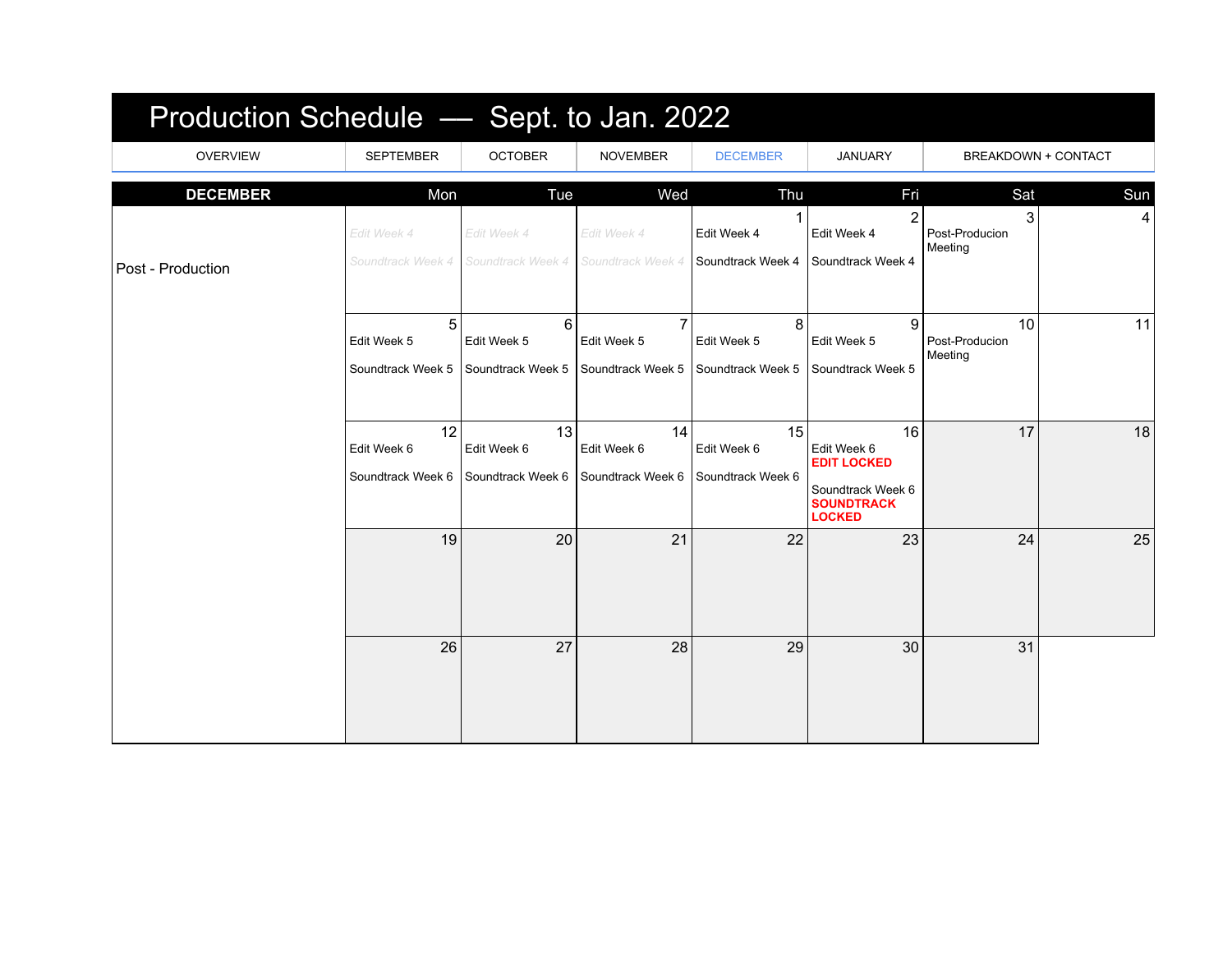| Production Schedule - Sept. to Jan. 2022 |                                                          |                                                          |                                                          |                                                          |                                                                                  |                     |  |  |
|------------------------------------------|----------------------------------------------------------|----------------------------------------------------------|----------------------------------------------------------|----------------------------------------------------------|----------------------------------------------------------------------------------|---------------------|--|--|
| <b>OVERVIEW</b>                          | <b>SEPTEMBER</b>                                         | <b>OCTOBER</b>                                           | <b>NOVEMBER</b>                                          | <b>DECEMBER</b>                                          | <b>JANUARY</b>                                                                   | BREAKDOWN + CONTACT |  |  |
| <b>JANUARY</b>                           | Mon                                                      | Tue                                                      | Wed                                                      | Thu                                                      | Fri                                                                              | Sun<br>Sat          |  |  |
| Post - Production                        | 26                                                       | 27                                                       | 28                                                       | 29                                                       | 30                                                                               | 31                  |  |  |
|                                          | $\overline{2}$                                           | 3                                                        | $\overline{4}$                                           | 5                                                        | 6                                                                                | $\overline{7}$<br>8 |  |  |
|                                          | 9<br>Sound Design<br>Week 1<br>VFX with Harry<br>Week 1  | 10<br>Sound Design<br>Week 1<br>VFX with Harry<br>Week 1 | 11<br>Sound Design<br>Week 1<br>VFX with Harry<br>Week 1 | 12<br>Sound Design<br>Week 1<br>VFX with Harry<br>Week 1 | 13<br>Sound Design<br>Week 1<br>VFX with Harry<br>Week 1                         | 15<br>14            |  |  |
|                                          | 16<br>Sound Design<br>Week 2<br>VFX with Harry<br>Week 2 | 17<br>Sound Design<br>Week 2<br>VFX with Harry<br>Week 2 | 18<br>Sound Design<br>Week 2<br>VFX with Harry<br>Week 2 | 19<br>Sound Design<br>Week 2<br>VFX with Harry<br>Week 2 | 20<br>Sound Design<br><b>SOUND LOCKED</b><br>VFX with Harry<br><b>VFX LOCKED</b> | 22<br>21            |  |  |
|                                          | 23<br>Grade                                              | 24<br>Grade                                              | 25<br>Grade<br><b>GRADE LOCKED</b>                       | 26<br>Post-Producion<br>Meeting                          | 27<br>Post-Producion<br>Meeting                                                  | 28<br>29            |  |  |
|                                          | 30<br><b>FINAL MASTER</b><br><b>FILE</b>                 | 31                                                       |                                                          |                                                          |                                                                                  |                     |  |  |